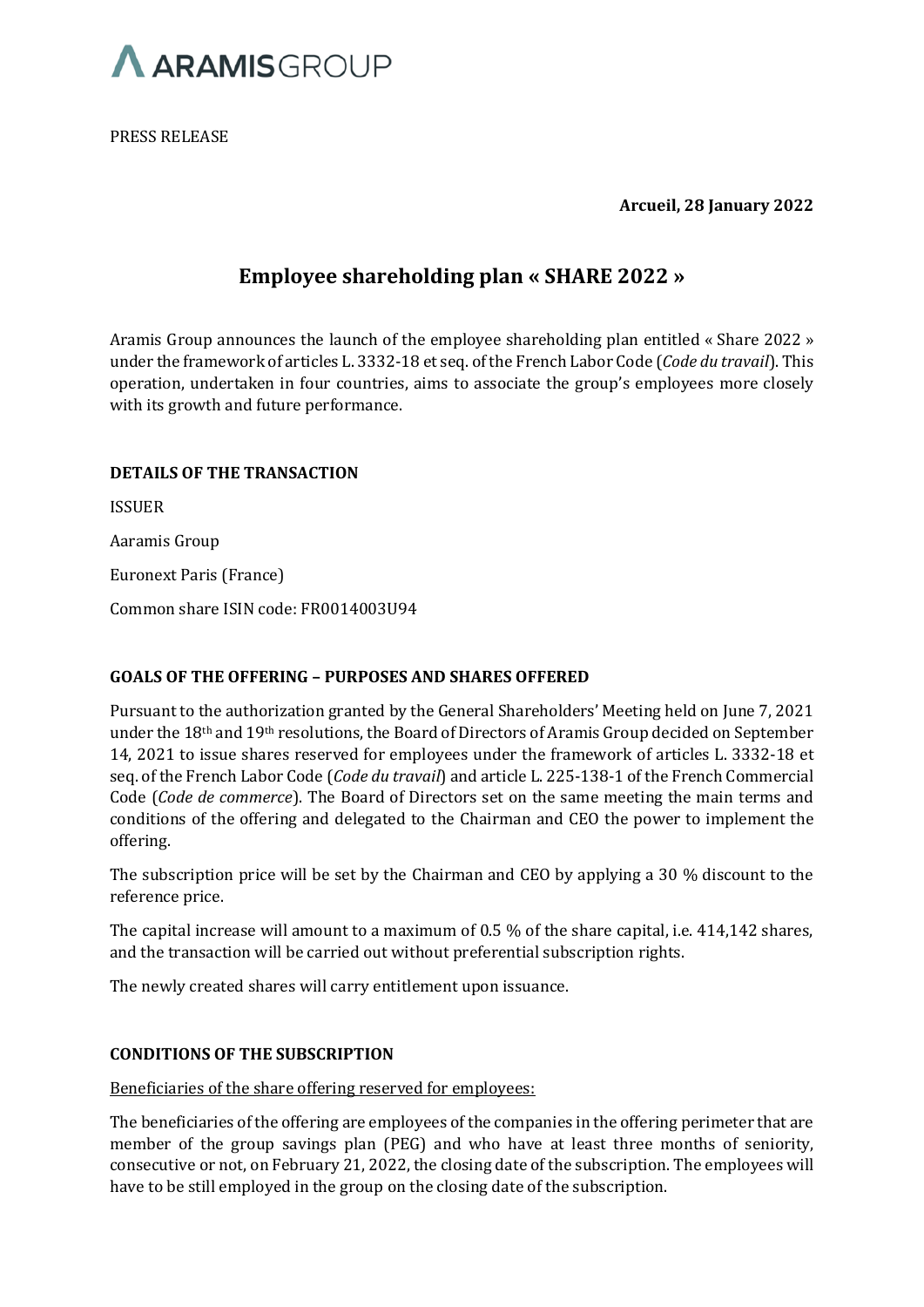## Companies in the offering perimeter:

The offering perimeter extends to the French entities (Aramis Group, Aramisauto, The Customer Company, The Remarketing Company) and foreign entities (Belgium, United Kingdom and Spain).

## Subscription price:

The subscription price will be set by the Chairman and CEO, acting on delegation of the Board of Directors. It will be equal to the average of the opening share price of Aramis Group on Euronext Paris during the twenty trading days preceding the date of the decision of the Chairman and CEO fixing the opening of the subscription period, minus a 30 % discount.

## Terms and conditions of the subscription:

The employees invest in Aramis Group shares at a discounted price by subscribing for units in an employee shareholding fund: the "FCPE ARAMIS GROUP".

However, by exception, in Spain, the shares will be subscribed directly.

## Voting rights:

The voting rights of the holders of the FCPE units shall be exercised during the general shareholders' Meetings of Aramis Group by the FCPE Supervisory Board or directly by the subscribing employees in Spain.

## Lock-up period:

Pursuant to article L. 3332-25 of the French Labor Code (*Code du travail*), the subscribers shall hold their units of the FCPE or the shares of Aramis Group subscribed directly for a period of five years, except in the occurrence of an early release event provided for in article R. 3324-22 of the French Labor Code (*Code du travail*) and in accordance with the applicable local regulations.

## Subscription cap:

The beneficiaries' annual payments shall not exceed, in accordance with article L. 3332-10 of the French Labor Code (*Code du travail*), one-fourth of their gross annual remuneration.

## **INDICATIVE TIMELINE OF THE OFFERING**

The timeline below is provided for information purposes only and may be modified due to events affecting the proper conduct of the transaction:

Setting date of the subscription price: January 31, 2022

Initial subscription period for the employees: from February 1, 2022 to February 21, 2022 (inclusive).

Capital increase: scheduled for March 14, 2022